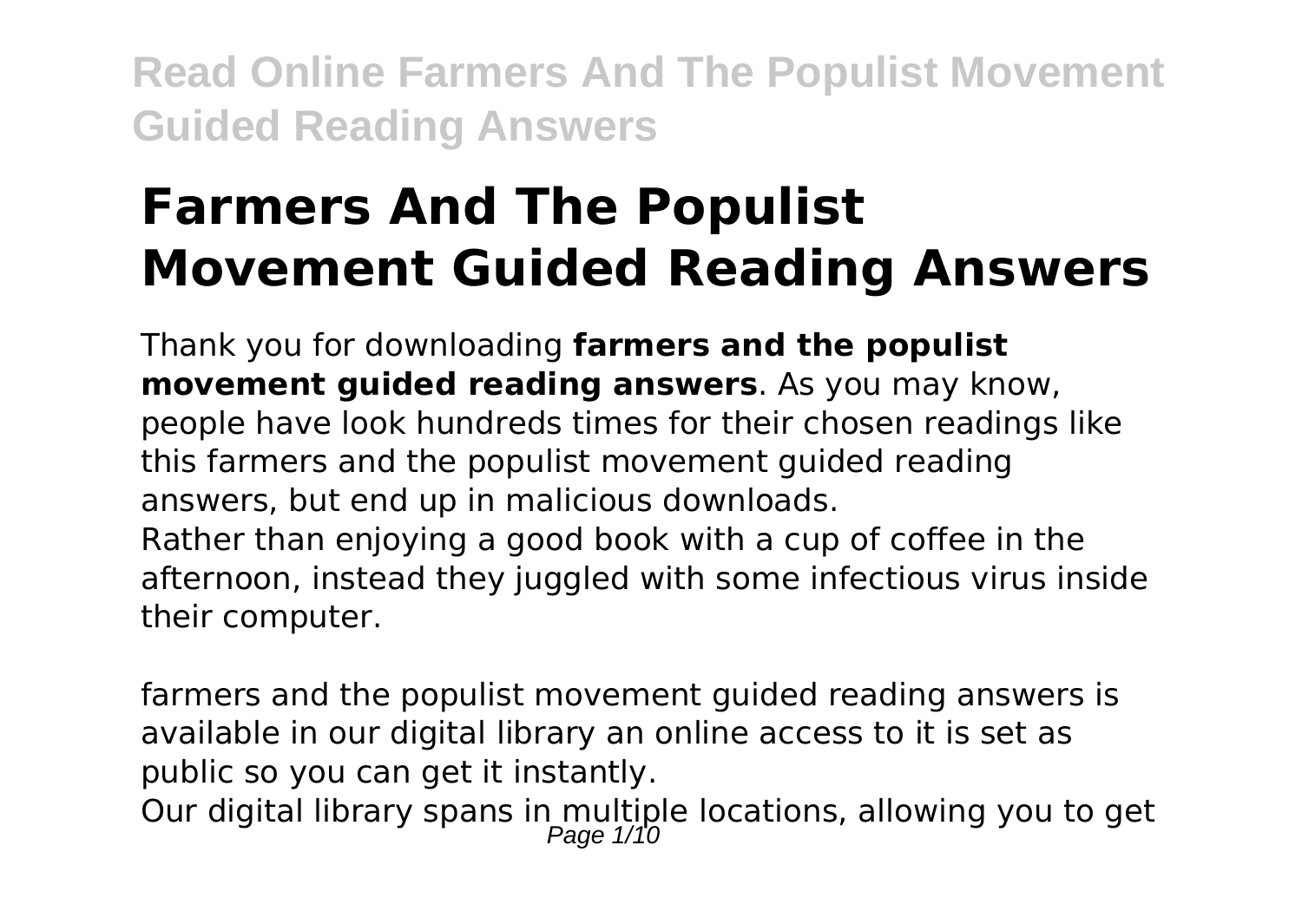the most less latency time to download any of our books like this one.

Kindly say, the farmers and the populist movement guided reading answers is universally compatible with any devices to read

You can literally eat, drink and sleep with eBooks if you visit the Project Gutenberg website. This site features a massive library hosting over 50,000 free eBooks in ePu, HTML, Kindle and other simple text formats. What's interesting is that this site is built to facilitate creation and sharing of e-books online for free, so there is no registration required and no fees.

#### **Farmers And The Populist Movement**

This led Mississippi farmers to turn to and support the newly created Populist Party. Frank Burkitt, editor of the Okolona Chickasaw Messenger, led the movement to unseat what he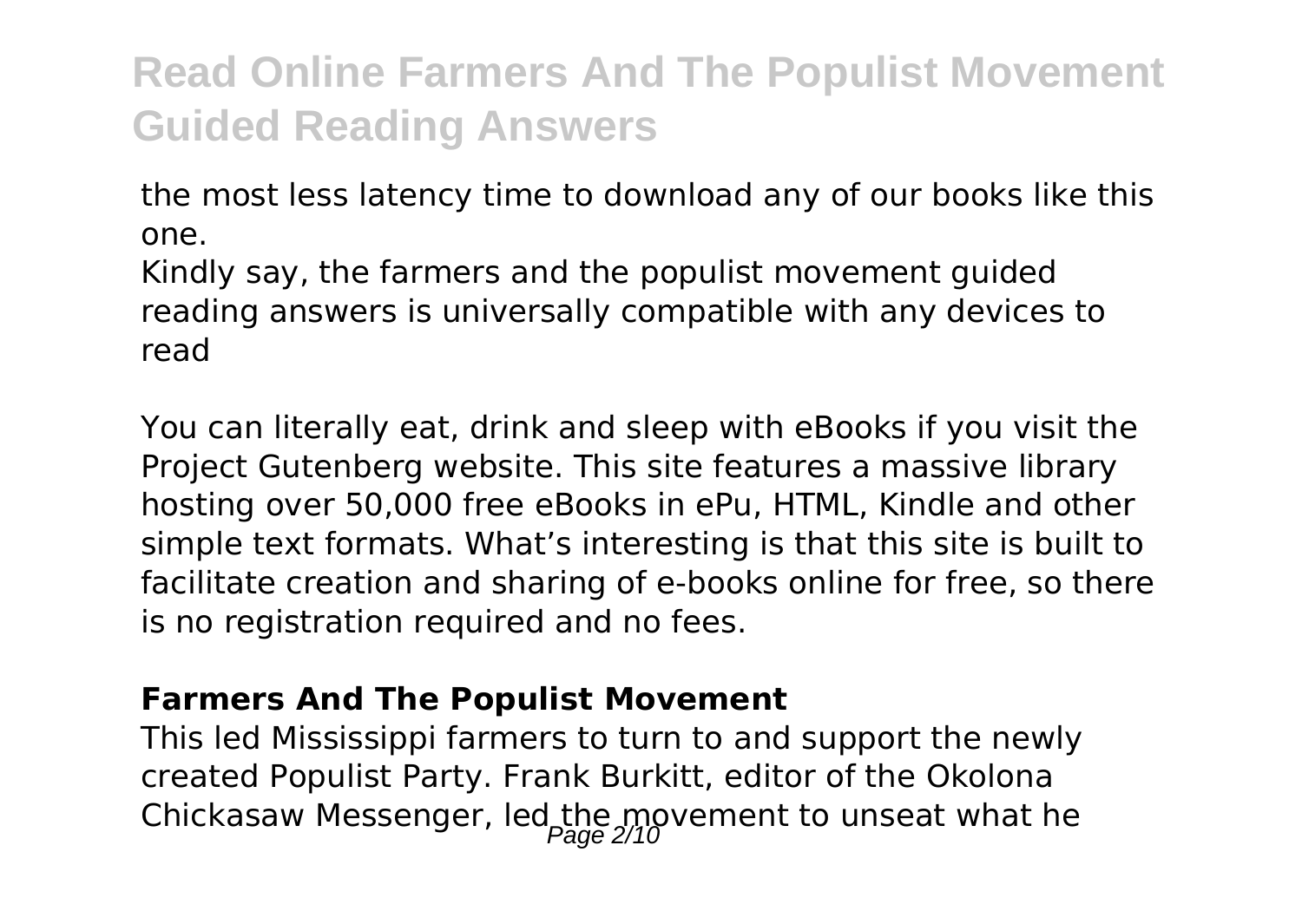described as the "putrid, putrescent, putrifying political moribund carcass of bourbon democracy." In the 1892 elections, Mississippi Populists ran candidates in all congressional districts except one.

### **Farmers, the Populist Party, and Mississippi (1870-1900**

**...**

The farmers' movement was, in American political history, the general name for a movement between 1867 and 1896. In this movement, there were three periods, popularly known as the Grange, Alliance and Populist movements.

#### **Farmers' movement - Wikipedia**

Grange a farmers' organization, launched in 1867, which grew to over 1.5 million members in less than a decade. Populist Party a political party formed in 1890 that sought to represent the rights of primarily farmers but eventually all workers in regional and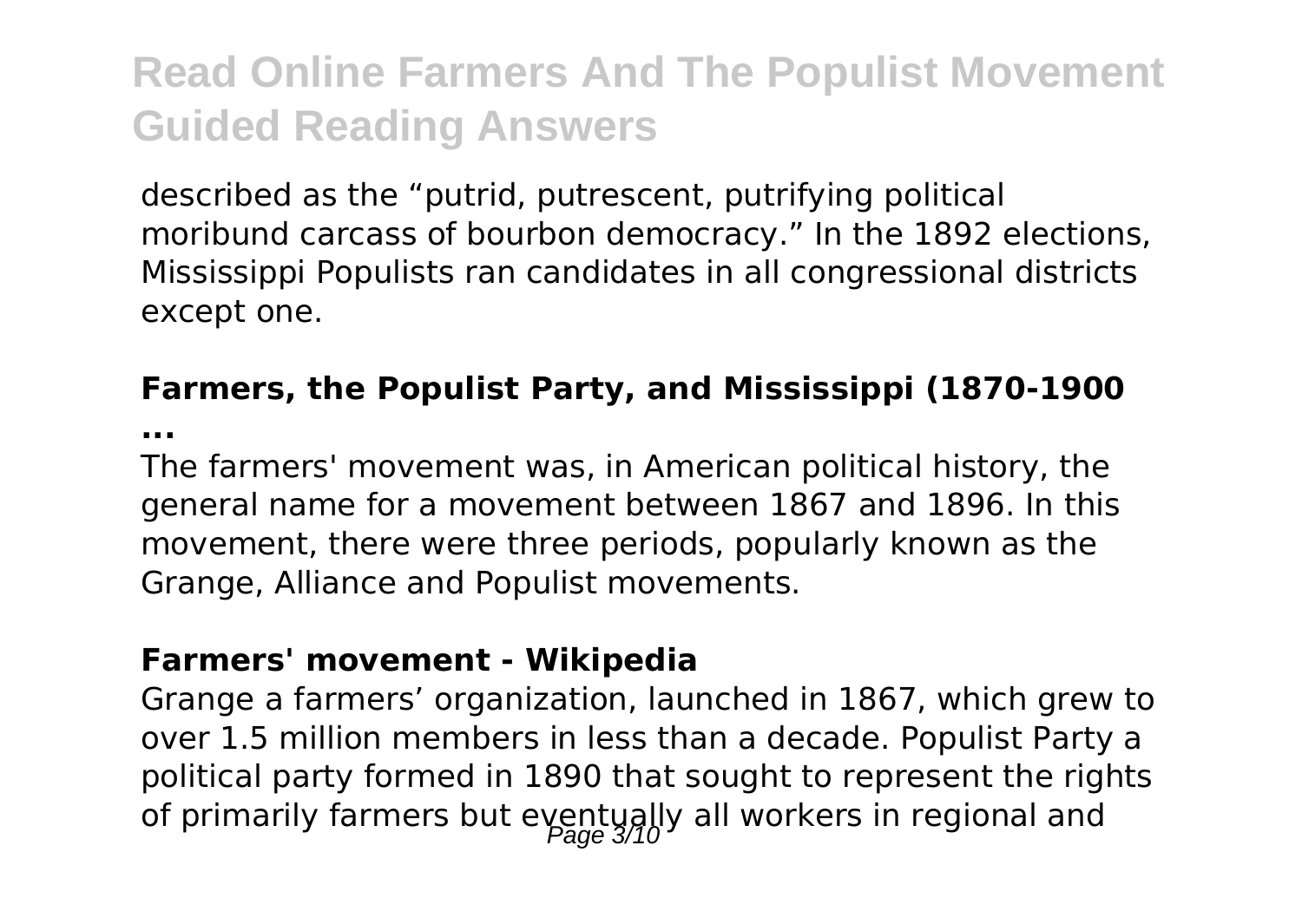federal elections

### **Farmers Revolt in the Populist Era | US History II (OS ...**

Populism—the movement of the people—was born with the founding of the Populist, or People's, Party, in 1892. On July 2, 1892, a Populist Party convention in Omaha, Nebraska, demanded reforms to lift the burden of debt from farmers and other workers and to give the people a greater voice in their government.

### **Farmers and the Populist Movement**

Oliver Hudson Kelly. Organized the Grange. Populism. the movement of the people. Populist Party. Political party that proposed an increase in the money supply, a graduated income tax, and a federal loan plan. Farmers political "voice". Turned the American two-party system into a three-party system. William McKinley. Page 4/10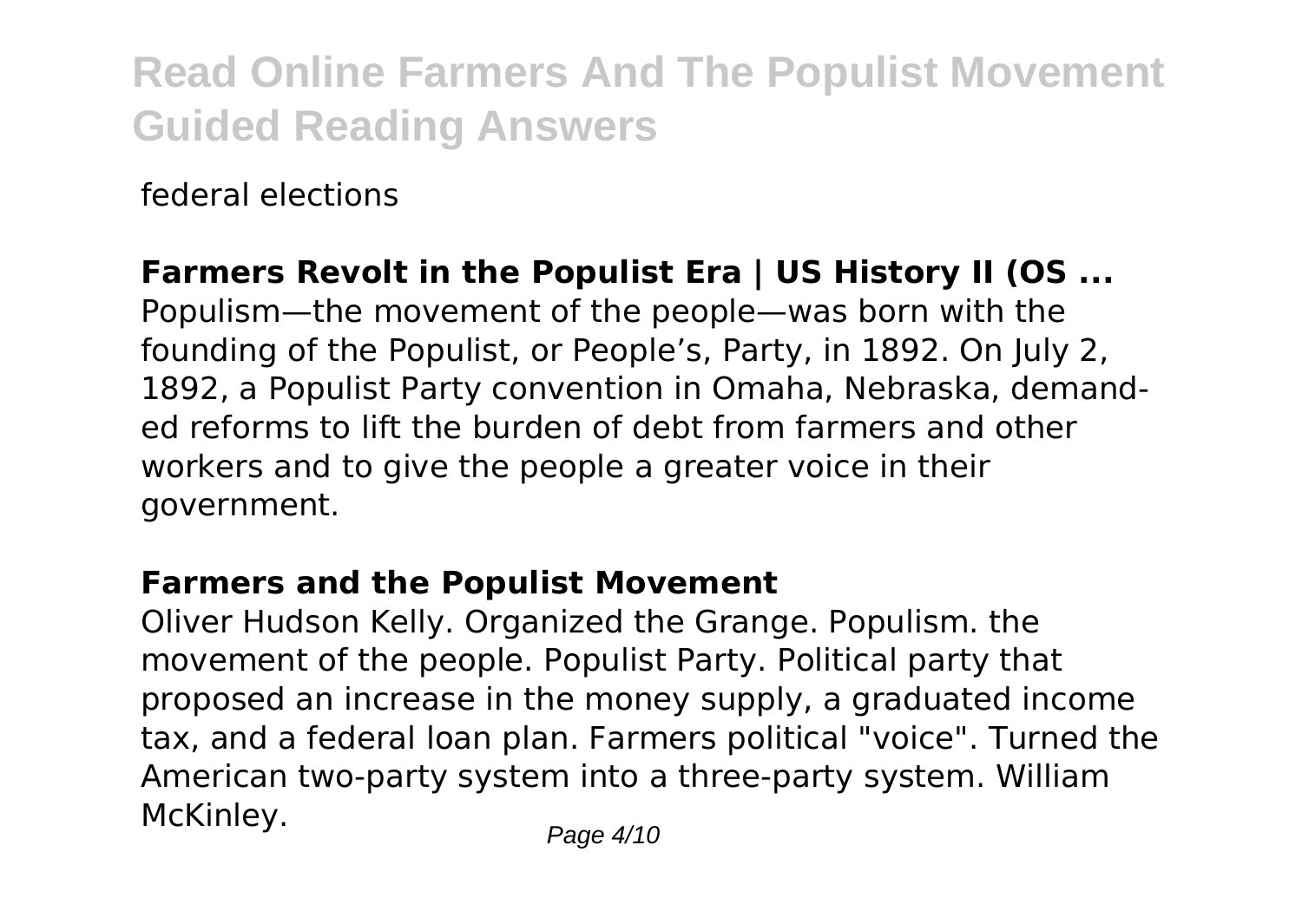### **Farmers and the Populist Movement Flashcards | Quizlet**

Farmers' Alliance pamphlets: The Populist Party grew directly out of the Farmers' Alliance. For both groups, social events helped cement political ties. The alliance failed as an economic movement, but it is regarded by historians as engendering a "movement culture" among the rural poor.

### **The Agrarian and Populist Movements | Boundless US History**

The movement of the people, which results in the Populist or People's Party. What did the Populist party do? Provided a political power base for the farmers; demand reforms to help farmers in debt. What did the Populist party propose?

# **Farmers and the Populist Movement Flashcards | Quizlet**

Leaders of the Farmers' Alliance therefore in 1892 founded a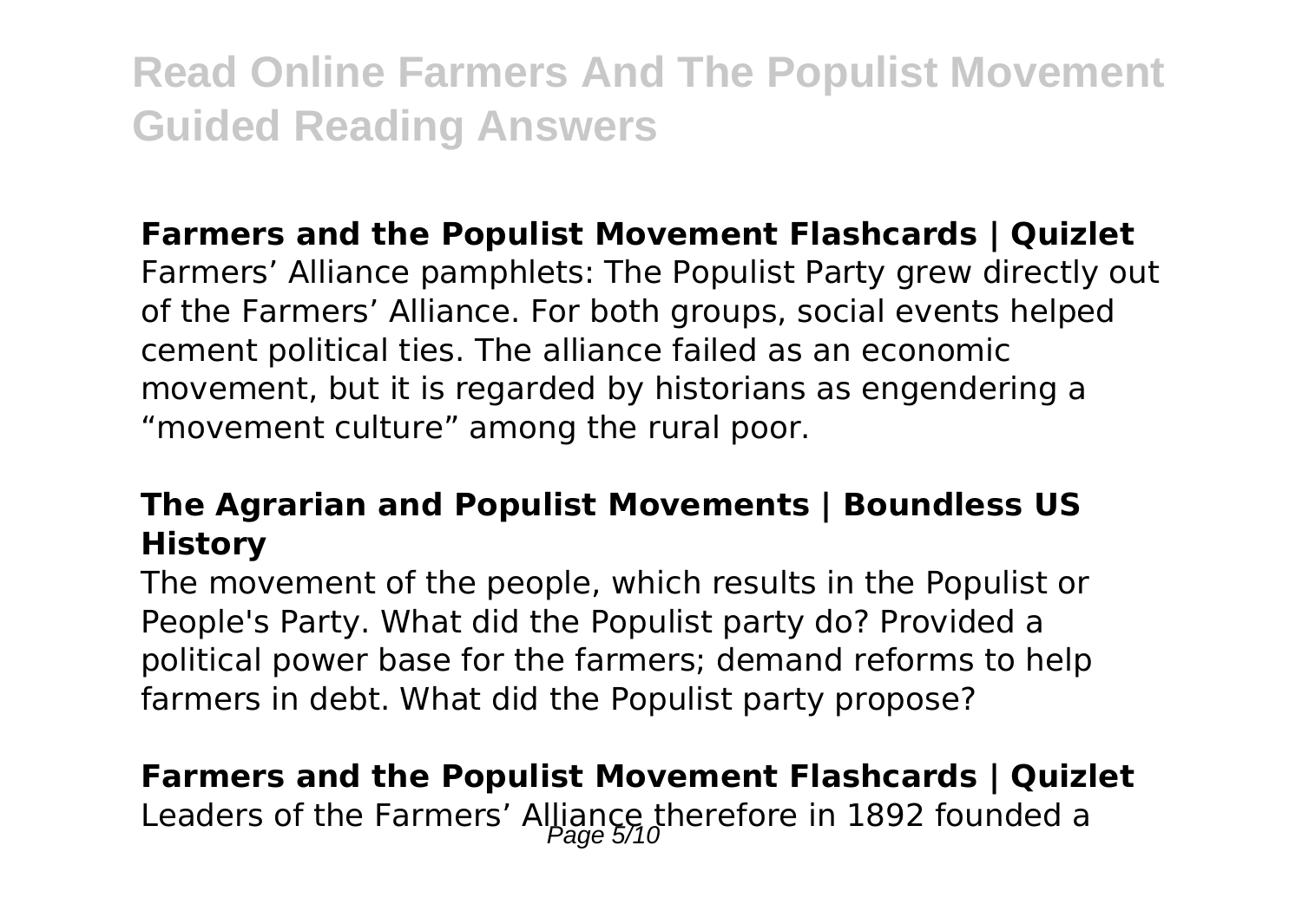political party, the People's, or Populist, Party, to pursue these goals and nominated James B. Weaver as their candidate in the 1892 presidential election. In the process the Farmers' Alliance faded away.

**Farmers' Alliance | Description, History, Significance ...** Populist Movement, in U.S. history, the politically oriented coalition of agrarian reformers in the Midwest and South that advocated a wide range of economic and political legislation in the late 19th century. Learn more about the Populist Movement's origin and history in this article.

**Populist Movement | Definition & Goals | Britannica** The roots of the Populist Party lay in the Farmers' Alliance, an agrarian movement that promoted collective economic action by farmers, as well as the Greenback Party, an earlier third party that had advocated for fiat money.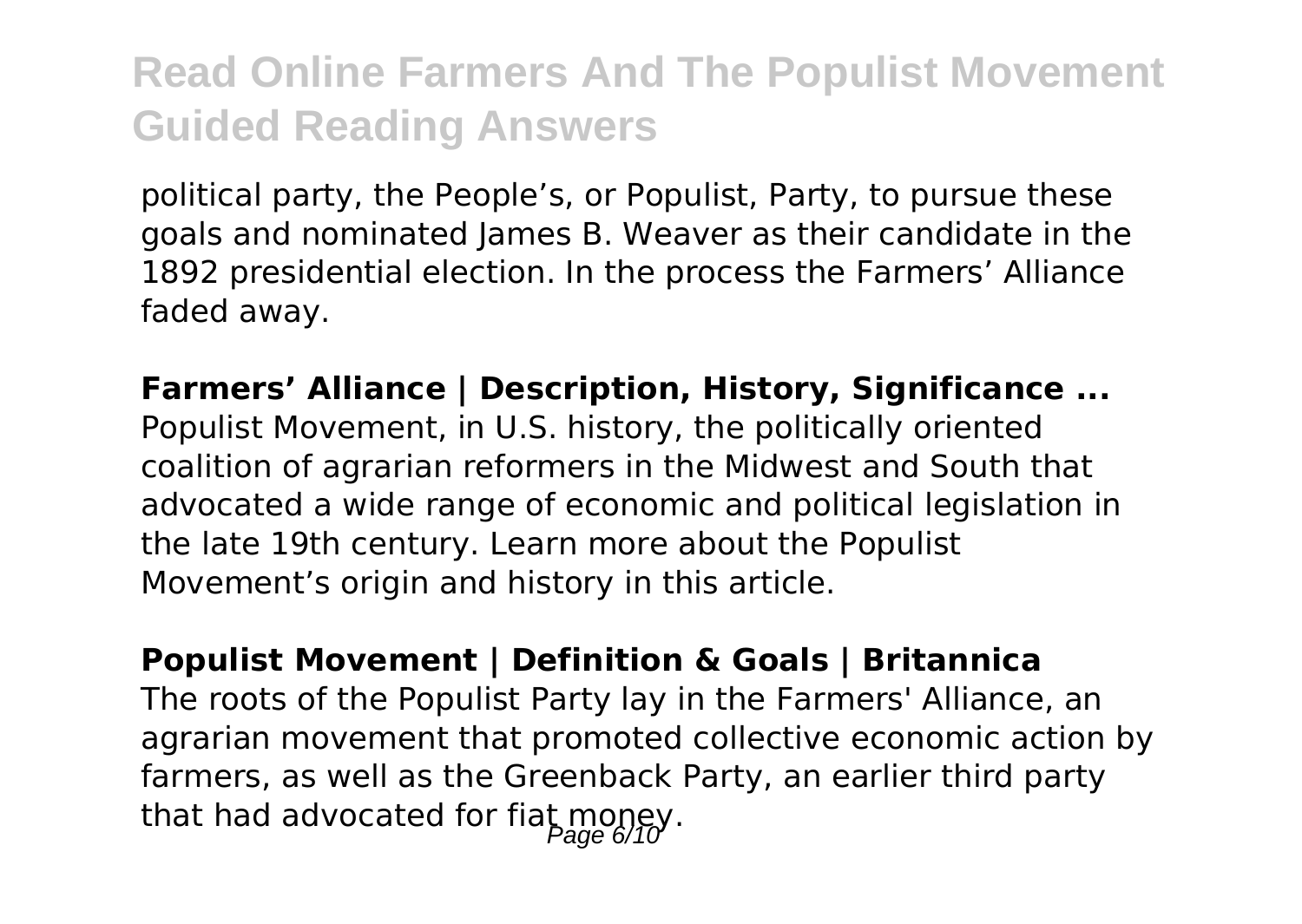### **People's Party (United States) - Wikipedia**

The Populist movement was a revolt by farmers in the South and Midwest against the Democratic and Republican Parties for ignoring their interests and difficulties. For over a decade, farmers were...

# **The Rise and Fall of Jim Crow. Jim Crow Stories . Populist**

**...**

The Populists were an agrarian-based political movement aimed at improving conditions for the country's farmers and agrarian workers. The Populist movement was preceded by the Farmer's Alliance and the Grange. The People's Party was a political party founded in 1891 by leaders of the Populist movement.

## **The Populists (article) | The Gilded Age | Khan Academy** Understand how the economic and political climate of the day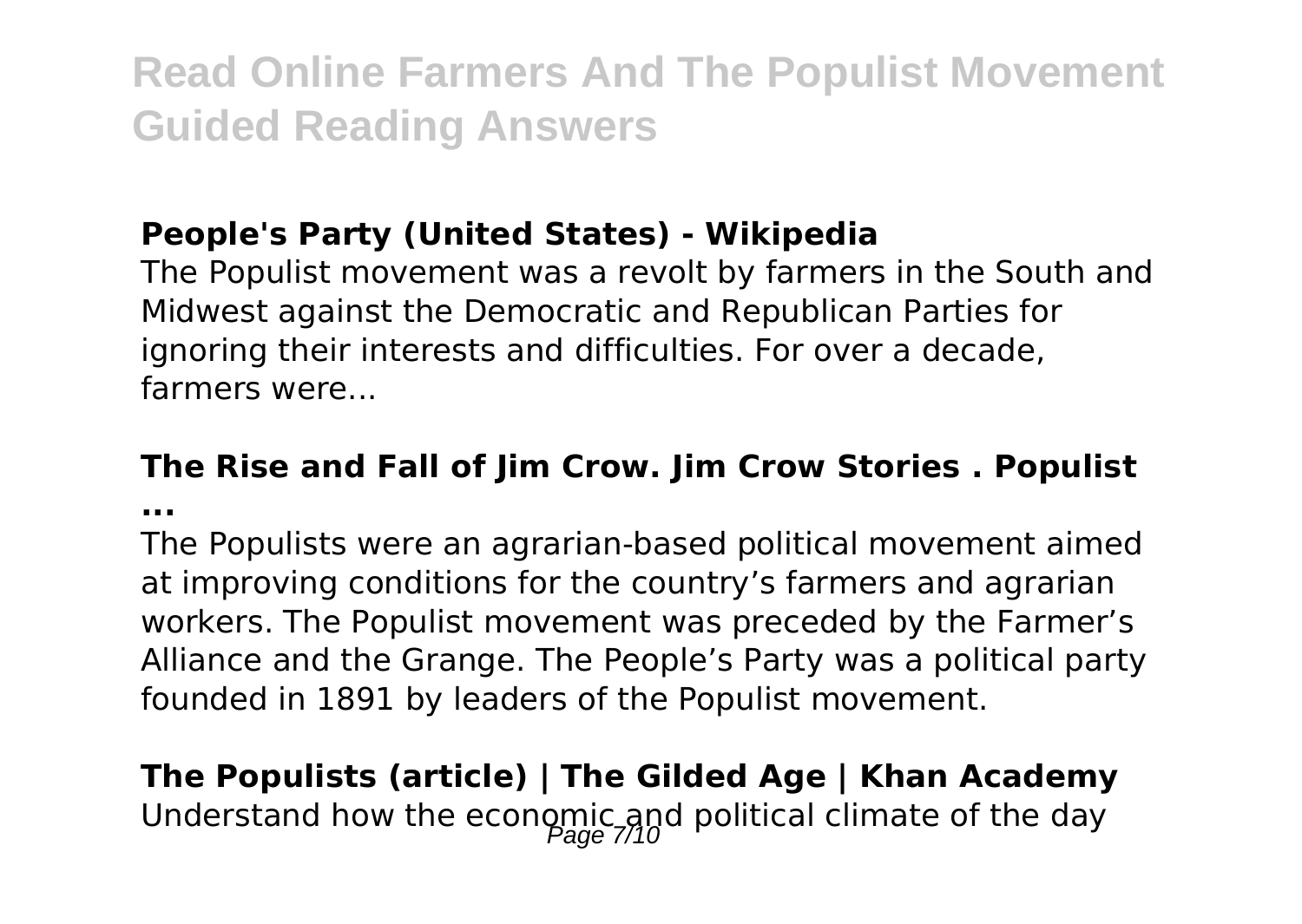promoted the formation of the farmers' protest movement in the latter half of the nineteenth century Explain how the farmers' revolt moved from protest to politics The challenges that many American farmers faced in the last quarter of the nineteenth century were significant.

**20.3 Farmers Revolt in the Populist Era - U.S. History ...** The Colored Farmers Alliance, while being segregated from the broader Southern and Northern Alliances, was integrally related to the farmer-led movement which came to be known as the Populist movement. African-American and white farmers had come to realize that independent political action was necessary to achieve their economic ends.

### **Colored Farmers Alliance in the Populist movement: 1886-1896**

While the title refers to the book as 'short', it is a very thorough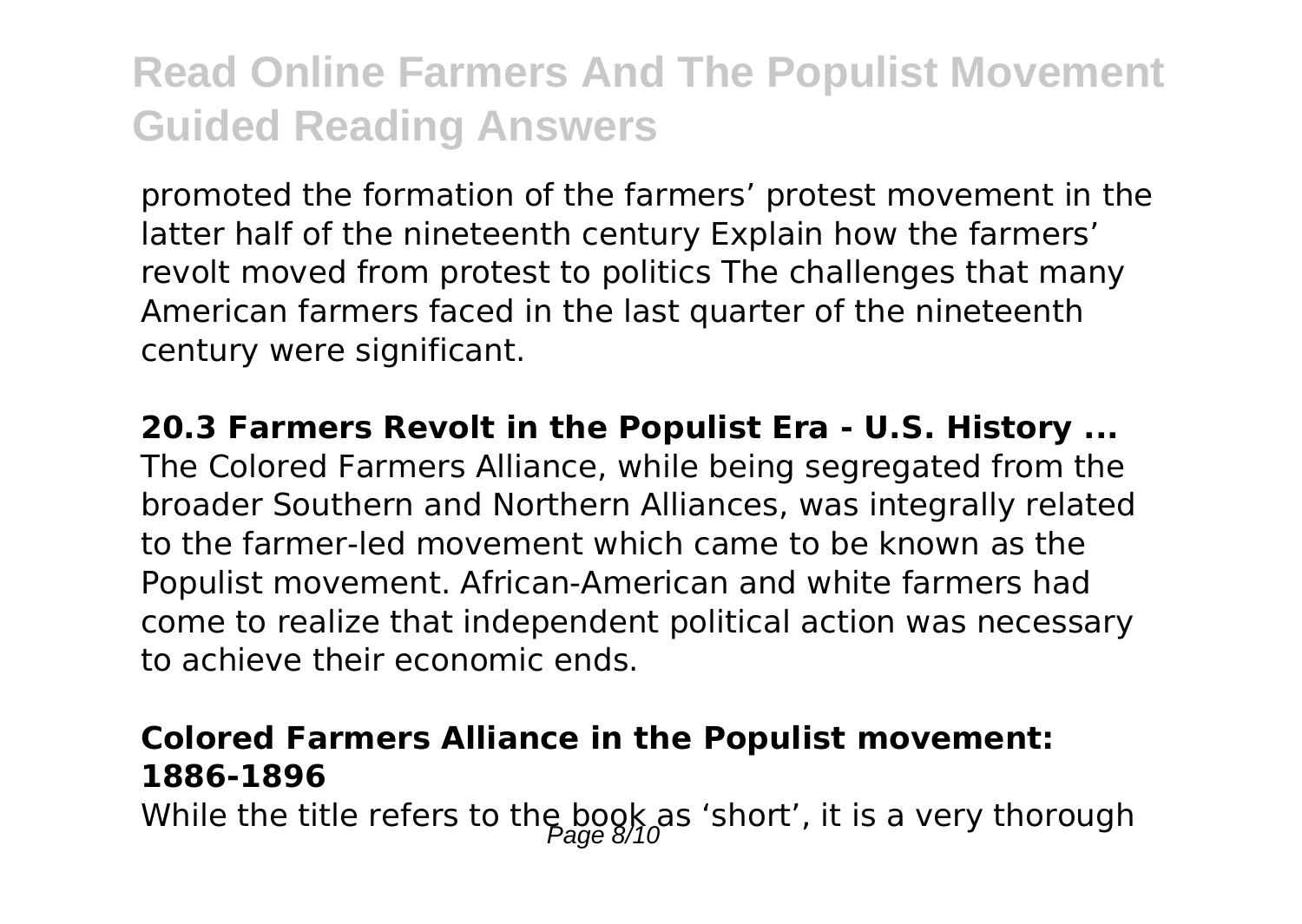review of the populist political movement that rose out of the National Farmers Alliance, which went under a series of different names and platforms that ultimately had everything to do with the coinage of silver and relatively little to do with the original populist reforms.

#### **Amazon.com: The Populist Moment: A Short History of the ...**

Farmers and The Populist Movement - YouTube. In this lecture i discuss problems farmers face in the late 1800s and the rise of the Populist Party. In this lecture i discuss problems farmers face ...

#### **Farmers and The Populist Movement**

In the early 1890s, a coalition of farmers, laborers, and middle class activists founded an independent political party named the People's Party, also known as the Populist Party. This party was